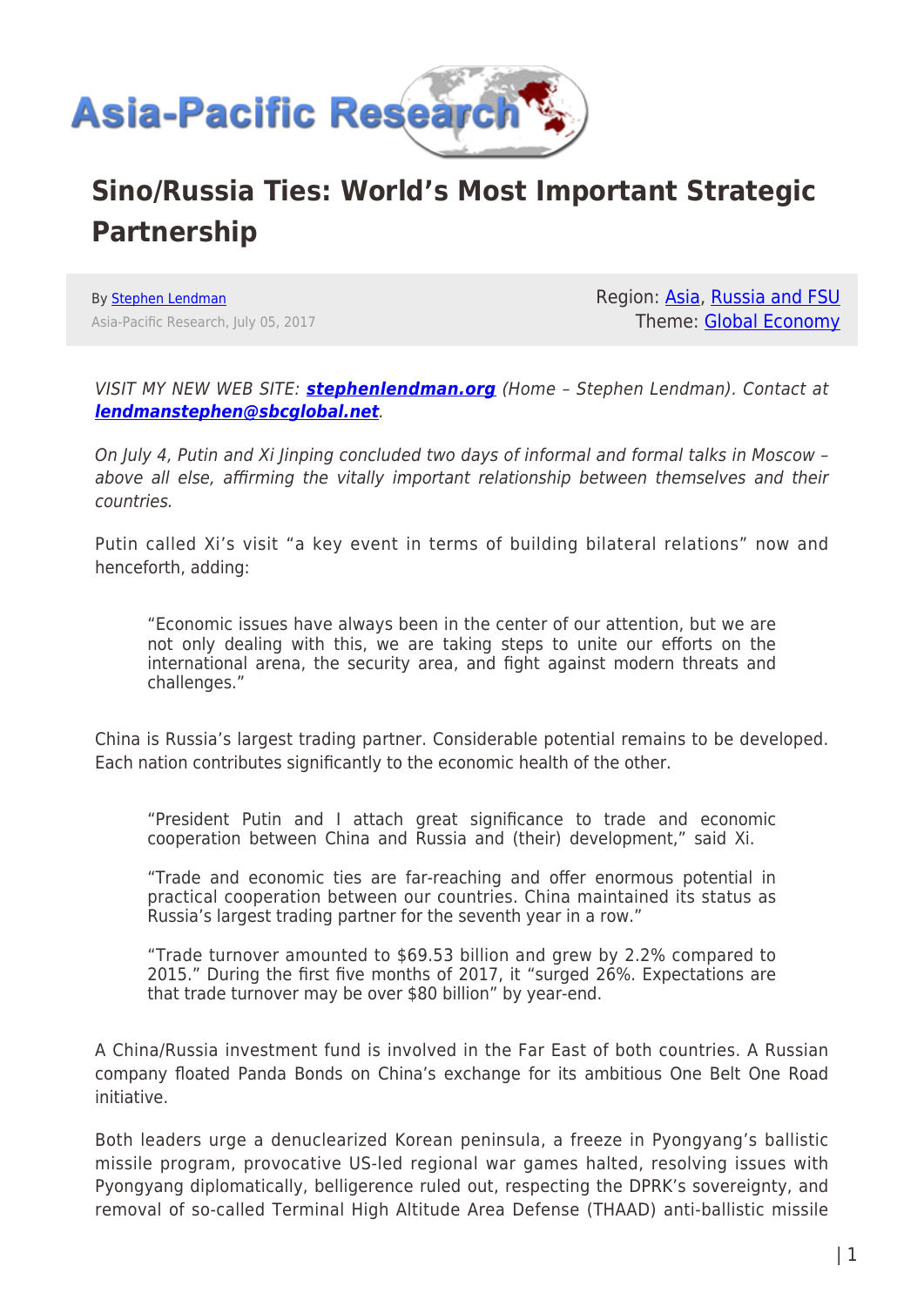systems in South Korea.

They're more about targeting Russia and China than the DPRK. Unrelated to their stated goals, they gravely threaten the strategic security of neighboring countries. Their presence undermines regional peace and stability.

Trump and neocons infesting Washington threaten humanity. Sino/Russia ties represent a vital counterforce to the unprecedented menace they pose.

VISIT MY NEW WEB SITE: *[stephenlendman.org](http://stephenlendman.org)* (Home – Stephen Lendman). Contact at *[lendmanstephen@sbcglobal.net](mailto:lendmanstephen@sbcglobal.net)*.

My newest book as editor and contributor is titled "Flashpoint in Ukraine: How the US Drive for Hegemony Risks WW III."

#### *<http://www.claritypress.com/LendmanIII.html>*

Listen to cutting-edge discussions with distinguished guests on the Progressive Radio News Hour on the Progressive Radio Network.

The original source of this article is Asia-Pacific Research Copyright © [Stephen Lendman,](https://www.asia-pacificresearch.com/author/stephen-lendman) Asia-Pacific Research, 2017

### **[Comment on Global Research Articles on our Facebook page](https://www.facebook.com/GlobalResearchCRG)**

#### **[Become a Member of Global Research](https://store.globalresearch.ca/member/)**

Articles by: **[Stephen](https://www.asia-pacificresearch.com/author/stephen-lendman)**

## **[Lendman](https://www.asia-pacificresearch.com/author/stephen-lendman) About the author:**

Stephen Lendman lives in Chicago. He can be reached at lendmanstephen@sbcglobal.net. His new book as editor and contributor is titled "Flashpoint in Ukraine: US Drive for Hegemony Risks WW III." http://www.claritypress.com/LendmanIII.html Visit his blog site at sjlendman.blogspot.com. Listen to cuttingedge discussions with distinguished guests on the Progressive Radio News Hour on the Progressive Radio Network. It airs three times weekly: live on Sundays at 1PM Central time plus two prerecorded archived programs.

**Disclaimer:** The contents of this article are of sole responsibility of the author(s). Asia-Pacific Research will not be responsible for any inaccurate or incorrect statement in this article. Asia-Pacific Research grants permission to cross-post Asia-Pacific Research articles on community internet sites as long the source and copyright are acknowledged together with a hyperlink to the original Asia-Pacific Research article. For publication of Asia-Pacific Research articles in print or other forms including commercial internet sites, contact: [editors@asia-pacificresearch.com](mailto:editors@asia-pacificresearch.com)